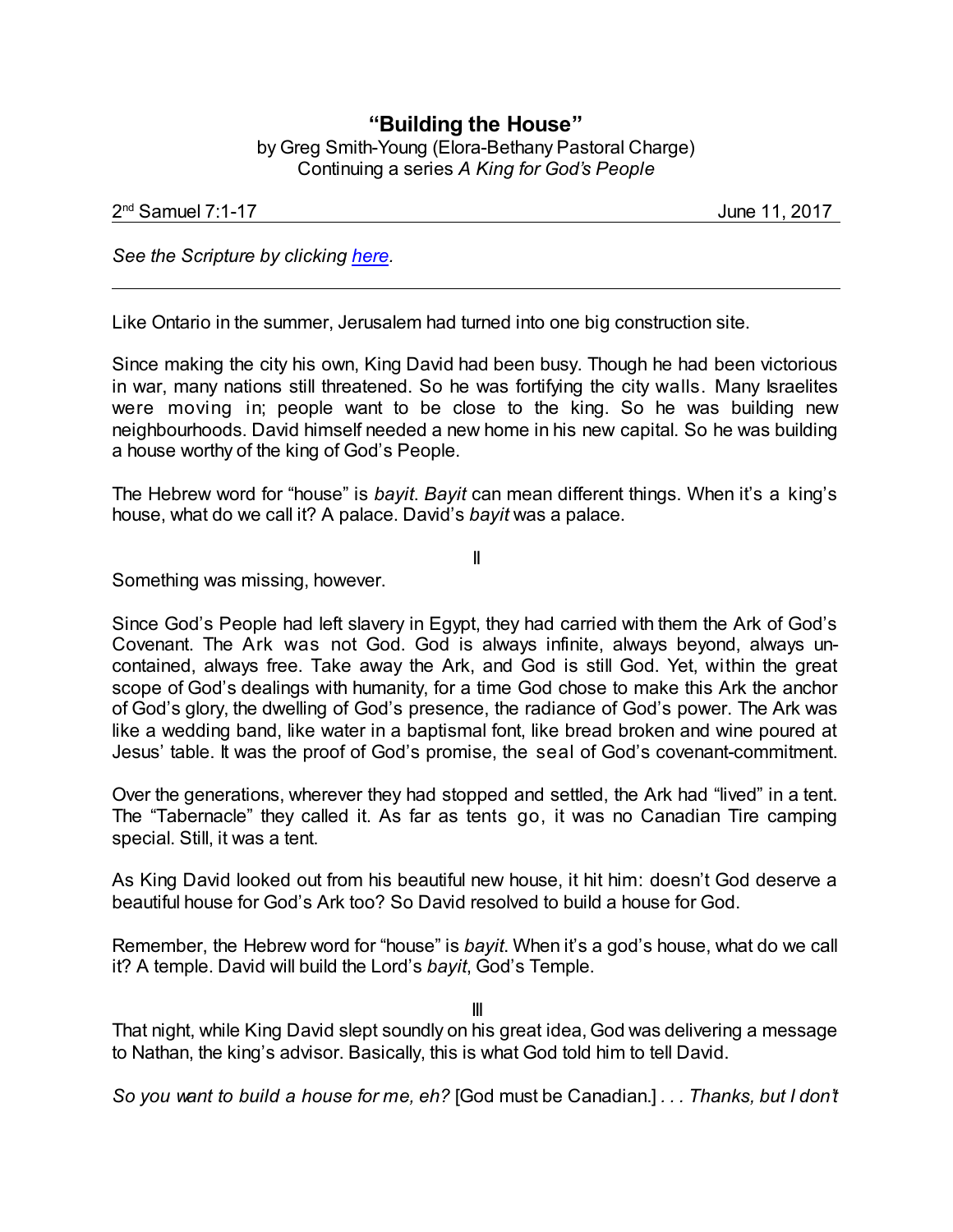*want one. I have never needed one. When my people move, I move with them.When they stay, I stay with them. I never complain about the tent. That starter-home is just right for Me. What makes you think that I, your Creator, need you to build Me a house?* 

I can imagine David saying, *"But I'm a king, and kings build temples."* And I expect God would say, *"But I don't want you to be a king like other kings."*

I can imagine David saying, *"But I want to serve You, show my love and devotion to You."* And I expect God would say, *"Let me showyou, then, howyou can serve Me, love Me."*

I can imagine David saying, "*But the Tabernacle-tent, it moves! I want a permanent place for You, to keep You close to me."* And I expect God would say, *"Do you think a stack of stones, walls of wood, or the glitter of gold will hold Me? I will go where I go, and I will stay where I stay."*

God has no fixed address.

 $N$ 

Instead, God says to David, even as the king stands in his own, brand-new palace: *"Let Me build a house for you."*

Remember, the Hebrew word for "house" is *bayit*. It can mean an ordinary house, or a palace for royalty, or a temple for worship.

And, *bayit* can mean a dynasty, a family of royal rulers. (Ever hear of the House of Windsor?)

It's a surprising turn of events, this promise of a dynasty. David had never asked for one. More important, God had always been cool to the "king" idea. When the People had clamoured for a king, God knew they were doubting God's sole sovereinty over them, saying that God's leadership was insufficient. When they lobbied for a king, God knew they were drifting from God's mission for them. God made them to be different from all other nations so they could show God in the midst of this world gone wrong. But they wanted to be like everyone else.

The first surprise was that God gave into them, with King Saul and then King David. But now God gives more, much more. Not a king for a while, but a dynasty, a royal house of David and his descendants, kings for God's People forever!

V

What's going on?

This is a crucial turning point in God's redeeming, restoring, salvation-work in God's world.

Out of nothing, God crafts all creation. It is an outpouring of God's love.